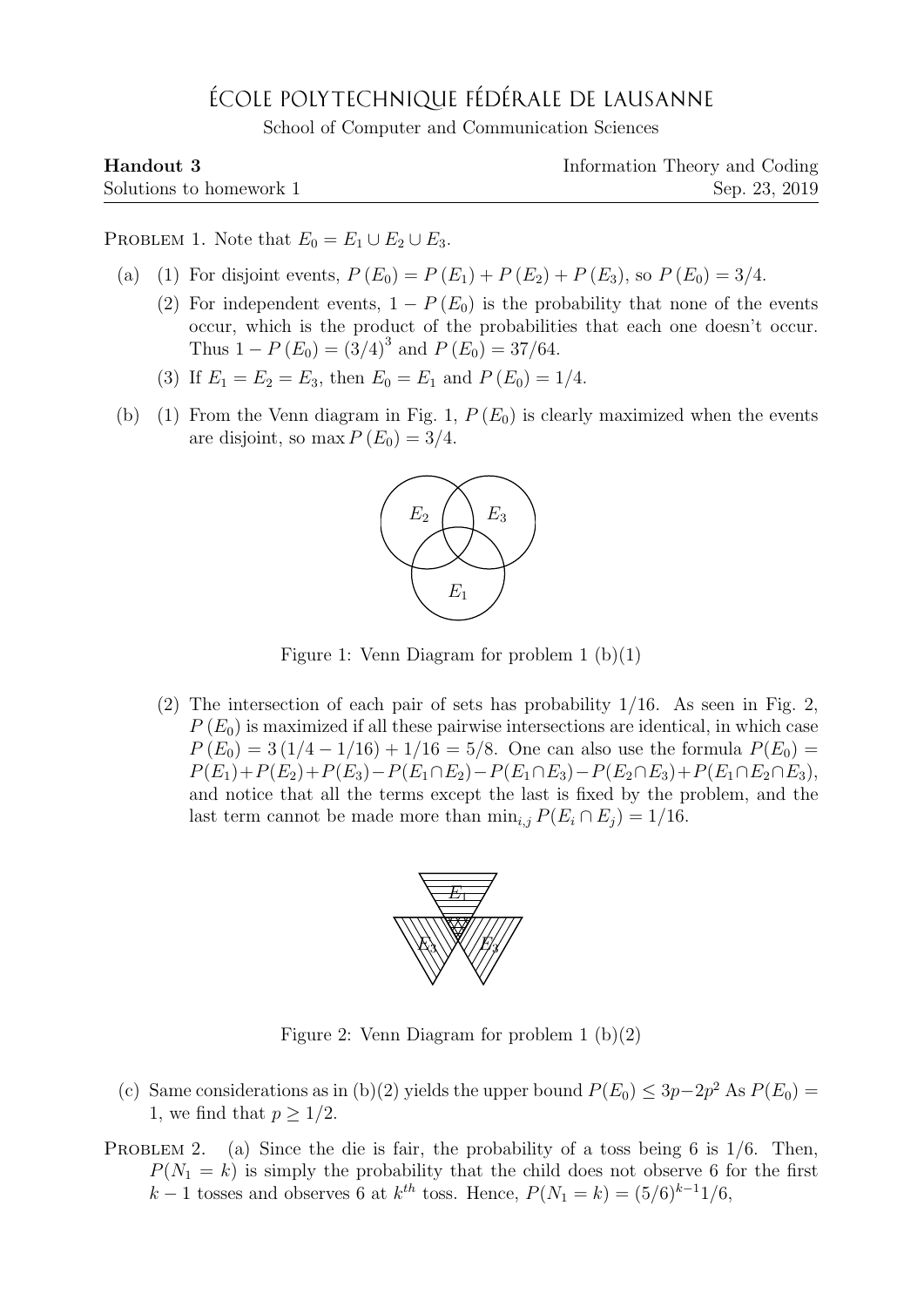- (b)  $E[N_1] = \sum_{k=1}^{\infty} P(N_1 = k)k = 1/6 \sum_{k=1}^{\infty} (5/6)^{k-1}k = 6^2.1/6 = 6$ . Here, we used the hint  $\sum_{k=1}^{\infty} x^{k-1}k = 1/(1-x)^2$ .
- (c) The only way  $\tilde{N} = k, k \geq m$  is when (i)  $k^{th}$  toss is a 6 and (ii) in the previous k − 1 tosses exactly  $m-1$  6's and  $k-m$  non-6's are observed. There are  $\binom{k-1}{m-1}$  $\binom{k-1}{m-1}$ distinct ways for (ii) to happen each with probability  $(5/6)^{k-m}(1/6)^m$ . Consequently,  $P(\tilde{N} = k) = \binom{k-1}{m-1}$  $\binom{k-1}{m-1}$ (5/6)<sup>k-m</sup>(1/6)<sup>m</sup>

To find  $E[\tilde{N}]$ , consider new random variables  $N_i, i \in \{1, 2, ..., m\}$  which denotes the number of tosses after the  $i - 1<sup>th</sup> 6$  is observed until the  $i<sup>th</sup> 6$  occurs. Since  $\tilde{N} = N_1 + N_2 + \ldots + N_m$ , and  $N_i$ 's are independent and identically distributed, we have  $E[N] = mE[N_1] = 6m$ .

(d) Using Bayes' Rule, we have

$$
P(\text{Fair} \mid N = k) = \frac{P(N = k \mid \text{Fair}) P(\text{Fair})}{P(N = k \mid \text{Loaded}) P(\text{Loaded}) + P(N = k \mid \text{Fair}) P(\text{Fair})}
$$

$$
= \frac{(5/6)^{k-1} 1/6}{(5/6)^{k-1} 1/6 + (1 - 1/6^5)^{k-1} 1/6^5}
$$

The statement  $P(\text{Fair} \mid N = k) < P(\text{Loaded} \mid N = k)$  is equivalent to

$$
(5/6)^{k-1}1/6 < (1 - 1/6^5)^{k-1}1/6^5
$$
\n
$$
(k-1)\ln(6/5) + \ln(6) > 5\ln(6) + (k-1)\ln(6^5/6^5 - 1)
$$
\n
$$
(k-1)\ln\left(\frac{6(6^5 - 1)}{5.6^5}\right) + \ln(6) > 5\ln(6)
$$
\n
$$
k > 4\ln(6/(\ln(6(6^5 - 1)) - \ln(5.6^5)) + 1 \approx 40.3
$$

• An alternative way to find  $P(\tilde{N} = k)$ :

Recalling that  $\tilde{N} = N_1 + N_2 + \ldots + N_m$ , and  $N_i$ 's are i.i.d, the distribution of  $\tilde{N}$  is the m-fold convolution of the distribution of  $N_1$ . To find the m-fold convolution, we can take the easier z-transform approach. (For convenience, let  $p = 1/6$  and  $q = 5/6$ )

Define the z-transform of  $P_{N_1}$  as  $\psi_{N_1}(z) = E[z^{-N_1}] = \sum_{k=1}^{\infty} P(N_1 = k)z^{-k} =$  $\sum_{k=1}^{\infty} pq^{k-1}z^{-k}$ 

$$
=\frac{pz^{-1}}{1-qz^{-1}}
$$

As  $\tilde{N} = N_1 + \cdots + N_m$ , the z-transform of  $\tilde{N}$  will be

$$
\psi_{\tilde{N}}(z) = E[z^{-(N_1 + N_2 + \dots + N_m)}] = E[z^{-N_1}]E[z^{-N_2}] \dots E[z^{-N_1 m}] = (\psi_{N_1}(z))^m \tag{1}
$$

$$
= \left(\frac{pz^{-1}}{1-qz^{-1}}\right)^m = p^m z^{-m} \frac{1}{(1-qz^{-1})^m}
$$

From geometric series, we know that  $\sum_{k=0}^{\infty} r^k = 1/1 - r$ . Taking the derivative of both sides with respect to  $r, m-1$  times, one can obtain

$$
\sum_{k=m-1}^{\infty} \frac{k!}{(k-m+1)!} r^{k-m+1} = \sum_{k=0}^{\infty} \frac{(k+m-1)!}{k!} r^k = (m-1)! \frac{1}{(1-r)^m}
$$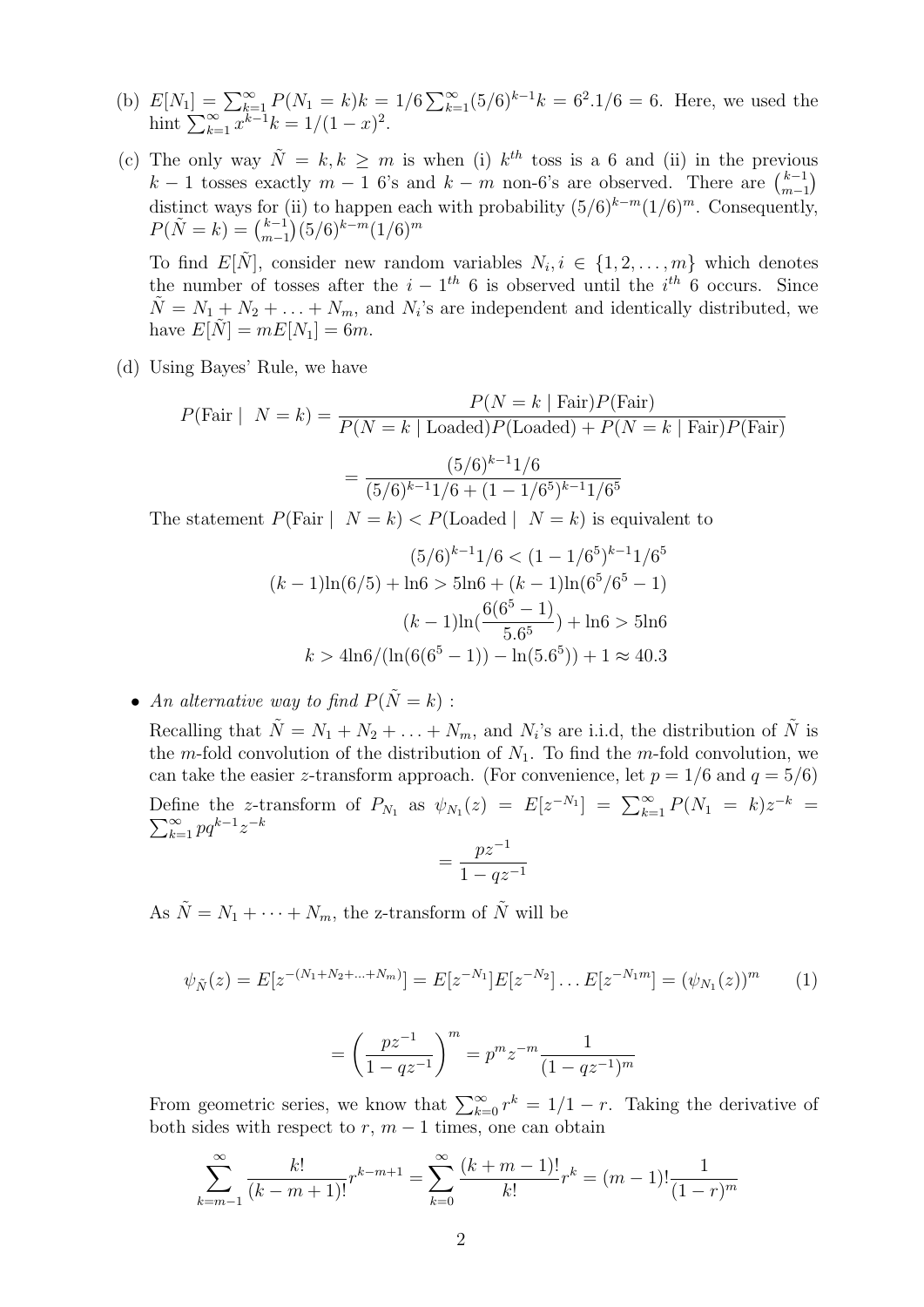Thus,

$$
\sum_{k=0}^{\infty} {k+m-1 \choose m-1} r^{k} = \frac{1}{(1-r)^{m}}
$$

Here, if we substitute r with  $qz^{-1}$ , we get

$$
\sum_{k=0}^{\infty} {k+m-1 \choose m-1} (qz^{-1})^k = \frac{1}{(1-qz^{-1})^m}
$$

and substituting in (1), we obtain

$$
\psi_{\tilde{N}}(z) = \sum_{k=0}^{\infty} {k+m-1 \choose m-1} q^k z^{-(m+k)} p^m = \sum_{k=m}^{\infty} {k-1 \choose m-1} q^{k-m} z^{-k} p^m
$$

Since by definition,  $\psi_{\tilde{N}}(z) = \sum_{k=m}^{\infty} P(\tilde{N} = k) z^{-k}$ , it can be seen that  $P(\tilde{N} = k) = \binom{k-1}{m-1}$  $_{m-1}^{k-1}$ ) $q^{k-m}p^m$ ,  $\forall k \geq m$ 

PROBLEM 3. Since  $A, B, C, D$  form a Markov chain their probability distribution is given by

$$
p(a)p(b|a)p(c|b)p(d|c)
$$
\n<sup>(2)</sup>

- (a) Yes: Summing (2) over d shows that A, B, C have the probability distribution  $p(a)p(b|a)p(c|b).$
- (b) Yes: The reverse of a Markov chain is also a Markov chain. Applying this to A, B,  $C, D$  and using part (a) we get that  $D, C, B$  is a Markov chain. Reversing again we get the desired result.
- (c) Yes: Since A, B, C, D is a Markov chain, given C, D is independent of B, and thus  $p(d|c) = p(d|(b, c))$ . So (2) can be written as

$$
p(a, (b, c), d) = p(a)p((b, c)|a)p(d|(b, c)).
$$

PROBLEM 4. No. Take for example  $A = D$  and let A be independent of the pair  $(B, C)$ . Then both A, B, C and B, C, A (same as B, C, D) are Markov chains. But A, B, C, D is not:  $A$  is not independent of  $D$  when  $B$  and  $C$  are given.

PROBLEM 5.

(a)

$$
E[X+Y] = \sum_{x,y} (x+y)P_{XY}(x,y)
$$
  
= 
$$
\sum_{x,y} xP_{XY}(x,y) + \sum_{x,y} yP_{XY}(x,y)
$$
  
= 
$$
\sum_{x} xP_X(x) + \sum_{y} yP_Y(y)
$$
  
= 
$$
E[X] + E[Y].
$$

Note that independence is not necessary here and that the argument extends to nondiscrete variables if the expectation exists.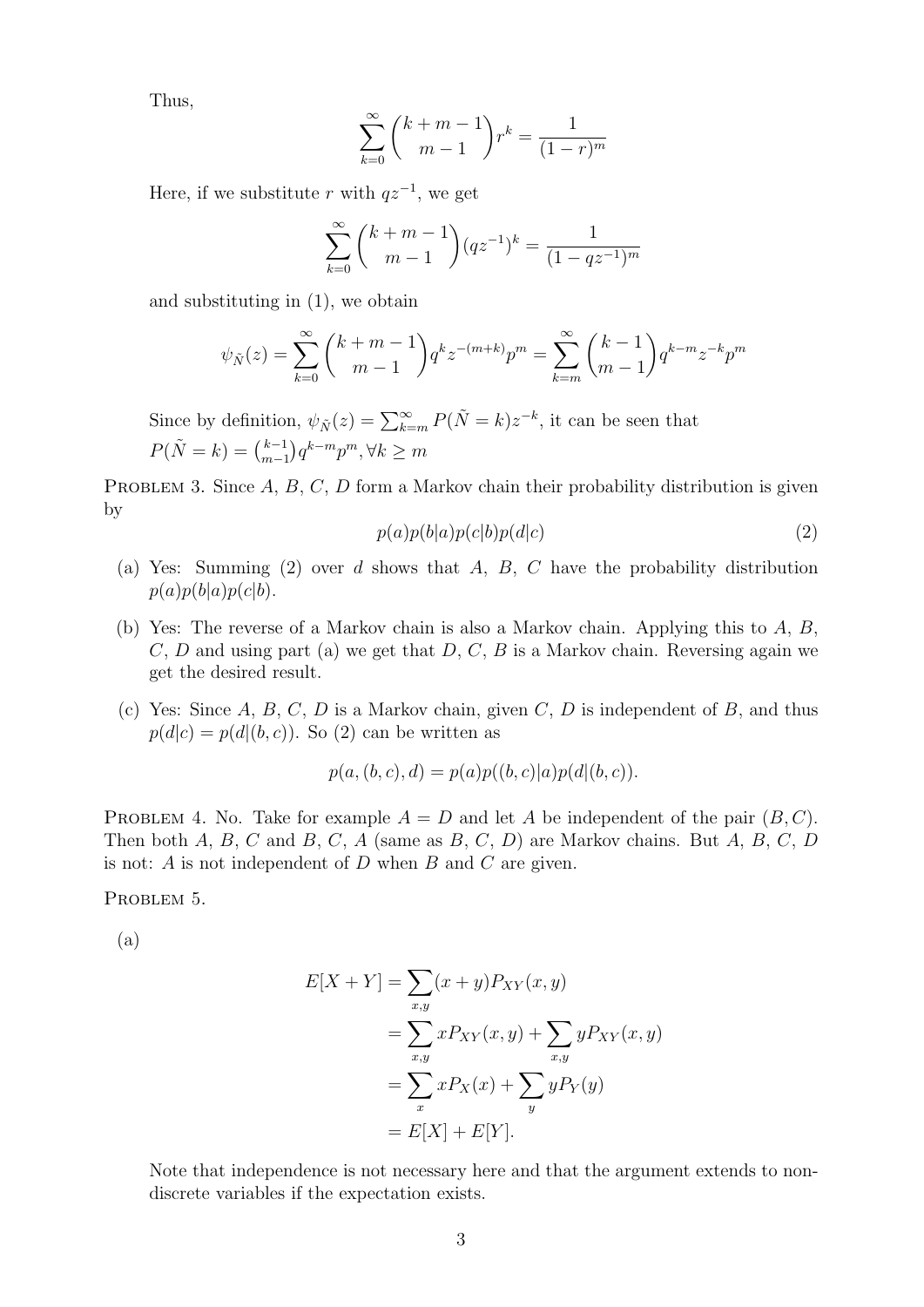(b)

$$
E[XY] = \sum_{x,y} xy P_{XY}(x,y)
$$
  
= 
$$
\sum_{x,y} xy P_X(x) P_Y(y)
$$
  
= 
$$
\sum_x x P_X(x) \sum_y y P_Y(y)
$$
  
= 
$$
E[X] E[Y].
$$

Note that the statistical independence was used on the second line. Let  $X$  and  $Y$  take on only the values  $\pm 1$  and 0. An example of uncorrelated but dependent variables is

$$
P_{XY}(1,0) = P_{XY}(0,1) = P_{XY}(-1,0) = P_{XY}(0,-1) = \frac{1}{4}.
$$

An example of correlated and dependent variables is

$$
P_{XY}(1,1) = P_{XY}(-1,-1) = \frac{1}{2}.
$$

(c) Using (a), we have

$$
\sigma_{X+Y}^2 = E\left[ (X - E[X] + Y - E[Y])^2 \right]
$$
  
= 
$$
E[(X - E[X])^2] + 2E[(X - E[X])(Y - E[Y])] + E[(Y - E[Y])^2].
$$

The middle term, from (a), is  $2(E[XY] - E[X]E[Y])$ . For uncorrelated variables that is zero, leaving us with  $\sigma_{X+Y}^2 = \sigma_X^2 + \sigma_Y^2$ .

PROBLEM 6. We solve the problem for a general vehicle with  $n$  wheels.

- (a) Out of n! possible orderings  $(n-1)!$  has the tyre 1 in its original place. Thus tyre 1 is installed in its original position with probability  $1/n$ .
- (b) All tyres end up in their original position in only 1 of the n! orders. Thus the probability of this event is  $1/n!$ .
- (c) Let  $X_i$  be the indicator random variable that tyre i is installed in its original position, so that the number of tyres installed in their original positions is  $N = \sum_{i=1}^{n} X_i$ . By (a),  $E[X_i] = 1/n$ . By the linearity of expectation,  $E[N] = n(1/n) = 1$ . Note that the linearity of the expectation holds even if the  $X_i$ 's are not independent (as it is in this case).
- (e) Let  $A_i$  be the event that the *i*th tyre remains in its original position. Then, the event we are interested in is the complement of the event  $\bigcup_i A_i$  and thus has probability  $1 - \Pr(\bigcup_i A_i)$ . Furthermore, by the inclusion/exclusion formula,

$$
Pr(\bigcup_i A_i) = \sum_i Pr(A_i) - \sum_{i_1 < i_2} Pr(A_{i_1} \cap A_{i_2}) + \sum_{i_1 < i_2 < i_3} P(A_{i_1} \cap A_{i_2} \cap A_{i_3}) - \dots
$$

The *j*th sum above consists of  $\binom{n}{i}$ <sup>n</sup>) terms, each term having the value  $P(A_1 \cap \cdots \cap A_j)$ . Note that this is the probability of the event that tyres 1 through  $j$  have remained in their original positions, and equals  $(n - j)!/n!$ . Consequently,

$$
\Pr\left(\bigcup_{i} A_{i}\right) = \sum_{j=1}^{n} (-1)^{j-1} {n \choose j} \frac{(n-j)!}{n!} = \sum_{j=1}^{n} (-1)^{j-1} \frac{1}{j!},
$$